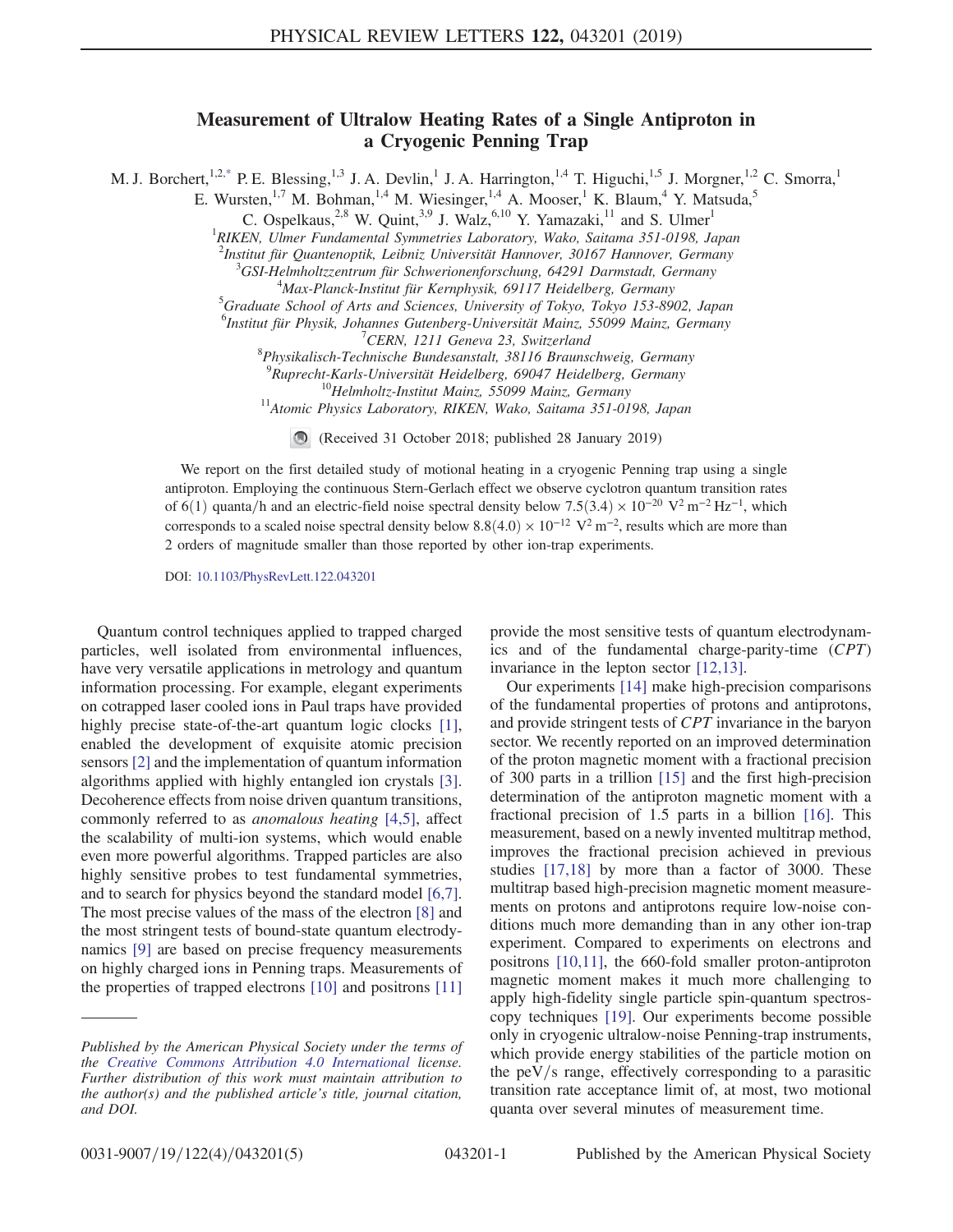<span id="page-1-0"></span>

FIG. 1. Experimental setup. The particle is confined inside a set of five cylindrical electrodes (golden/brown) with an inner diameter of 3.6 mm. The central ring electrode is made out of a cobalt-iron alloy generating the magnetic inhomogeneity used for application of the continuous Stern-Gerlach effect [\[20\].](#page-4-16) An ultrastable voltage source (UM 1-14 by Stahl electronics) is connected to the trap electrodes via multistage low-pass filters. The central electrode voltage is simultaneously recorded by a FLUKE F8505A reference voltmeter. For axial frequency measurements, a feedback-cooled (a) image current detection system (blue) is used, which is connected to an outer electrode [\[23\].](#page-4-21) The particles' axial oscillation frequency is obtained from the fast Fourier transformed detector spectrum (b). A Rohde&Schwarz SMB 100A frequency generator equipped with high order low-pass and band-pass filters is used for particle manipulation (c).

In this Letter we report on the characterization of the electric-field fluctuations in a cryogenic Penning trap by explicit measurements of cyclotron quantum transition rates of a single antiproton using the continuous Stern-Gerlach effect [\[20\].](#page-4-16) The observed electric-field spectral noise density is more than 2 orders of magnitude lower than in room temperature Penning traps [\[21\]](#page-4-17) and more than 1000 times smaller than observed in cryogenic Paul trap experiments [\[5\]](#page-4-18). Based on heating rate measurements at various particle orbits we identify fluctuations in the trapping field caused by residual voltage noise as the dominant heating mechanism. Anomalous heating is not observed within our measurement resolution.

The measurements are conducted in the cryogenic spinstate analysis trap of the BASE apparatus at CERN [\[14\]](#page-4-11), which is shown in Fig. [1.](#page-1-0) The Penning trap is realized using a superconducting magnet at 1.945 T combined with a quadrupolar electrostatic potential provided from a set of five carefully designed cylindrical electrodes with an inner diameter of 3.6 mm [\[22\]](#page-4-19). Apart from the central ring electrode, all other electrodes are made out of OFHC copper. To prevent oxidation, we first chemically deposit a Ni transmission barrier with a thickness of  $7 \mu m$  on all trap electrodes, and subsequently plate them galvanically with an  $8 \mu$ m thick gold layer. The central ring electrode is made out of a Co/Fe alloy, which distorts the nearly homogeneous axial magnetic field to  $B_z = B_0 + B_2(z^2 - \rho^2/2)$ , deliberately generating a magnetic inhomogeneity of  $B_2 =$ 272 kT m<sup>-2</sup>. The trajectory of a single antiproton stored in a Penning trap is composed of three harmonic oscillator modes. The modified cyclotron motion at  $\nu_+$  and the magnetron motion at  $\nu$ <sub>-</sub> are perpendicular to the magnetic field, while the particle oscillates along the magnetic field lines with axial frequency  $\nu_z$ . For the BASE analysis trap,  $\nu_+ \approx 17.845 \text{ MHz}, \nu_- \approx 10 \text{ kHz}, \text{ and } \nu_z \approx 675 \text{ kHz}.$ 

The final electrode assembly is placed inside an indiumsealed vacuum chamber that is cooled to  $T \approx 6$  K. Cryopumping provides an ultrahigh vacuum with pressures  $<$ 3 × 10<sup>-18</sup> mbar, which enables storage times > 10 *a* [\[24\]](#page-4-20). Radio frequency (rf) lines equipped with high order low-pass and band-pass filters as well as high-insulation switches are used for particle manipulation [Fig. [1\(c\)](#page-1-0)]. The axial oscillation frequency  $\nu_z$  is measured by an image current detection system [\[23\].](#page-4-21) The detector's time transient is processed with a fast Fourier transform (FFT) spectrum analyzer. As a result of careful systematic frequency resolution studies, we convolve the recorded time transients with a Hanning window before performing the actual FFT. Once cooled to thermal equilibrium, the particle signature appears as a dip in the resulting frequency spectrum [\[25\]](#page-4-22) [see Fig. [1\(b\)](#page-1-0)]. A least-squares fit of the recorded spectra yields the axial frequency  $\nu_z$ . In the measurements reported here, we apply active electronic feedback cooling [see Fig. [1\(a\)](#page-1-0)] [\[26,27\],](#page-4-23) which enables measurements at low axial temperature ( $T_z \approx 1.92(10)$  K) and high axial frequency stability [\[19\]](#page-4-15).

For explicit measurements of modified cyclotron transition rates we utilize the continuous Stern-Gerlach effect [\[20\]](#page-4-16).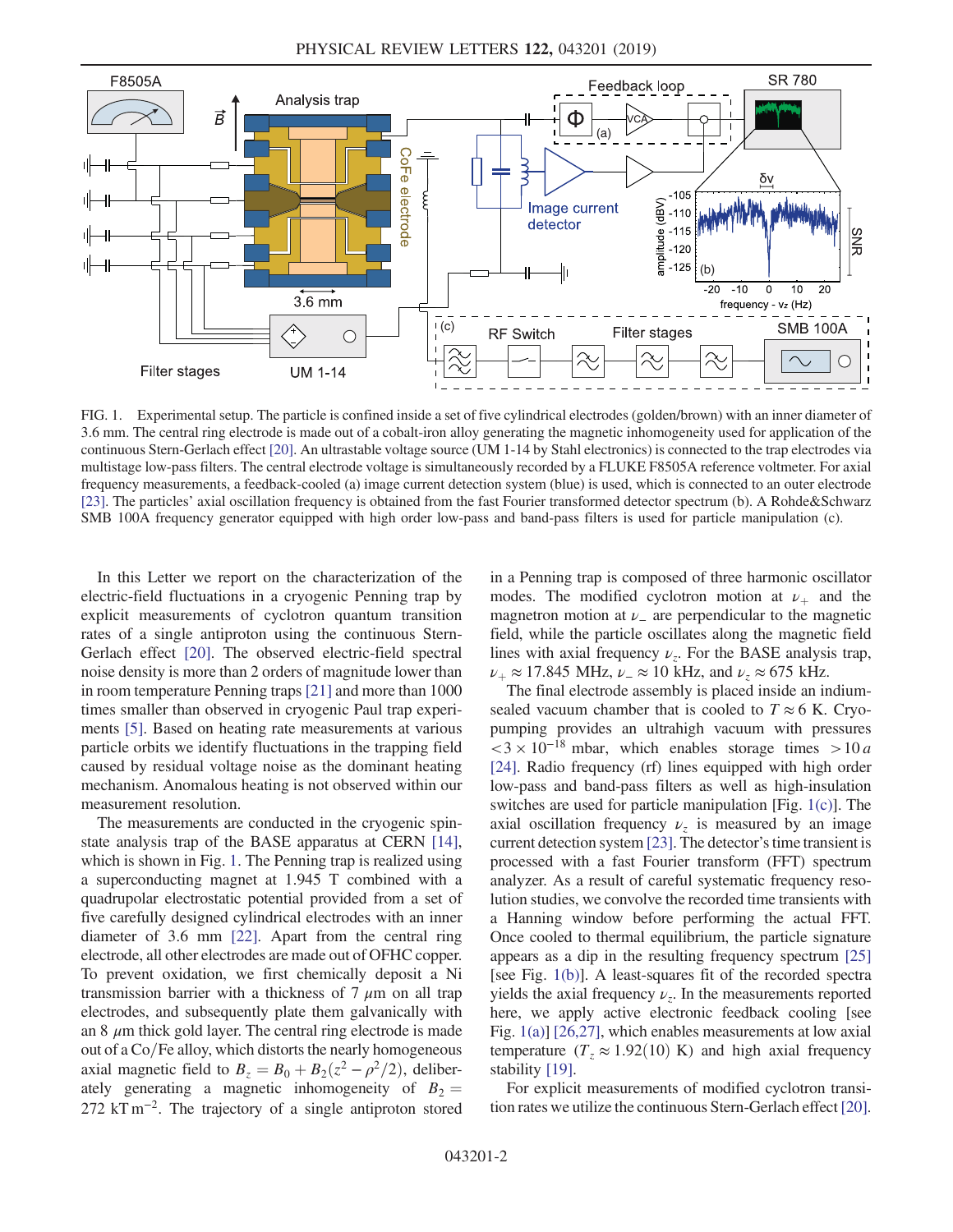<span id="page-2-0"></span>

FIG. 2. Axial frequency stability analysis for an antiproton at low radial energy. The differential Allan deviation  $\sigma_{\nu_z}(\tau)$  is displayed in blue. Frequency measurement noise (FFT, dark red squares) and voltage fluctuations (dark red triangles) contribute to the observed frequency instability. Contributions from a simulated random walk of the cyclotron energy are displayed in orange. The dashed black line is given by the sum of random walk, FFT, and voltage contributions. For time spans larger than 250 s, the Allan deviation is dominated by random walks,  $\zeta_+$  = 6(1) h<sup>-1</sup>. Transition rate uncertainties are extracted from the  $\sigma_{\nu_z}(\tau)$ -error bars. For this data set, 900 frequency measurements were conducted over 12 h.

Here, the interaction of the particle's magnetic moment  $\mu_z$  =  $\mu_{+} + \mu_{-} + \mu_{s}$  with the strong magnetic inhomogeneity  $B_2$ results in a magnetostatic axial energy  $E_{B,z} = -\mu_z \times B_z(z)$ , where  $\mu_+$  and  $\mu_-$  are the angular magnetic moments associated with the modified cyclotron and the magnetron mode, while  $\mu_s$  is the spin magnetic moment. As a result, the antiproton's axial frequency  $\nu_z = \nu_{z,0} + \Delta \nu_z$  becomes a function of the radial quantum states,

$$
\Delta \nu_z(n_+, n_-, m_s) = \frac{h\nu_+}{4\pi^2 m_{\bar{p}} \nu_z} \frac{B_2}{B_0} \left[ \left( n_+ + \frac{1}{2} \right) + \frac{\nu_-}{\nu_+} \left( n_- + \frac{1}{2} \right) + \frac{g_{\bar{p}} m_s}{2} \right].
$$
\n(1)

Transitions in the corresponding states  $(m_s, n_+, n_-)$  lead to axial frequency shifts of  $\Delta\nu_{z,s}=172(10)\,$  mHz,  $\Delta\nu_{z,+}=$ 62(4) mHz, and  $\Delta \nu_{z,-} = 40(3)$  µHz, respectively.

To determine the transition rate  $\zeta_+$  of the cyclotron motion we first prepare a particle at low radial energy with  $n_+ < 200$  [\[28\].](#page-4-24) Then, we record sequences of axial frequency measurements  $v_{z,k}$  with an averaging time  $\tau_0 = 50$  s. Subsequently, we evaluate the standard deviation  $\sigma_{\nu_z}(\tau) = \sigma(\langle \nu_{z,j+1} \rangle(\tau) - \langle \nu_{z,j} \rangle(\tau)),$  where  $\langle \nu_{z,j} \rangle(\tau)$  represents the mean values of a subseries of axial frequency measurements with an averaging time  $\tau = l \times \tau_0$ . A result of such an overlapping differential Allan deviation  $\sigma_{\nu_z}(\tau)$ [\[29\]](#page-4-25)is shown in Fig. [2](#page-2-0) as blue filled circles. Various measured and simulated contributions to  $\sigma_{\nu_z}(\tau)$  are also plotted in Fig. [2](#page-2-0). The contribution from voltage fluctuations  $\sigma_{\nu}(\tau)$ (dark red triangles) is extracted from simultaneous measurements of the voltage supply stability as shown in Fig. [1.](#page-1-0) The contribution from white frequency measurement noise,  $\sigma_{\text{FFT}}(\tau) \propto \delta \nu_z^{1/2} \text{SNR}^{-1/4}$  (dark red squares) is calcu-lated [\[14\]](#page-4-11),  $\delta \nu_z$  being the linewidth of the axial frequency dip and SNR the signal-to-noise ratio [see Fig. [1\(b\)\]](#page-1-0). At small averaging times ( $\tau$  < 100 s), these two contributions dominate. Meanwhile, with long averaging times ( $\tau > 250$  s),  $\sigma_{\nu_z}(\tau)$  is dominated by transition rates  $\zeta_+$  in the modified cyclotron mode,

<span id="page-2-1"></span>
$$
\sigma_{\nu_z}(\tau) \propto \sqrt{\sigma_v(\tau)^2 + \sigma_{\text{FFT}}(\tau)^2 + \tau(\Delta \nu_{z,+}^2 \zeta_+)}.
$$
 (2)

By analyzing such data and comparing the Allan deviation to Monte Carlo simulated noise-driven random walks, we extract an absolute cyclotron transition rate of  $\zeta_+$ 6(1) h<sup>-1</sup> as shown in Fig. [2](#page-2-0). Note that  $\zeta_+$  describes a nearly undirected random walk. The observed transition rates can be related to the noise spectral density of the radial electric field  $S_F(\omega_+)$  at the modified cyclotron frequency. Considering first order transitions in a noise-driven quantum mechanical oscillator [\[30\]](#page-4-26), cyclotron transition rates are given by

$$
\zeta_{+} = \frac{q^2 n_{+}}{2m_{\bar{p}}\hbar\omega_{+}} S_{E}(\omega_{+}),\tag{3}
$$

<span id="page-2-2"></span>where  $S_E(\omega_+)$  is the spectral density of electric-field noise acting on the particle's cyclotron motion. The average increase of  $n_+$  is given by the heating rate  $d\bar{n}_+/dt = \zeta_+ \times$  $1/(2n_+)$  for  $n_+ \gg 1$ . Together with the determination of a lower limit for  $n_+$  based on the continuous Stern-Gerlach effect [\[31\],](#page-4-27) we obtain an upper limit for the electric-field spectral density of  $S_E(\omega_+) \leq 7.5^{+3.4}_{-2.8} \times 10^{-20}$  V<sup>2</sup> m<sup>-2</sup> Hz<sup>-1</sup>. The absolute resolution of our axial frequency measurements is limited by environmental variations of temperature, cryoliquid levels, and pressure, which impose uncertainties on the determination of both the cyclotron quantum number  $n<sub>+</sub>$  as well as the transition rate  $\zeta$ <sub>+</sub>. Nevertheless, our upper limit for  $S_E(\omega_+)$  is far below the results reported by cryogenic Paul trap [32–[38\]](#page-4-28) and room temperature Penning-trap experi-ments [\[21,39,40\]](#page-4-17). The current best limits extracted from those experiments are  $S_E(\omega) = 2.4 \times 10^{-15} \text{ V}^2 \text{ m}^{-2} \text{ Hz}^{-1}$  [\[5,36\]](#page-4-18) and  $S_F(\omega) = 8 \times 10^{-16}$  V<sup>2</sup> m<sup>-2</sup> Hz<sup>-1</sup> [\[21,40\],](#page-4-17) respectively. Figure [3\(a\)](#page-3-0) displays the commonly used scaled electricfield noise  $\omega S_E(\omega)$ , which accounts for the  $1/\omega$  dependence of the heating rate [\[4,5\]](#page-4-4). Our result  $\omega S_E(\omega) \leq 8.8^{+4.0}_{-3.2} \times$  $10^{-12}$  V<sup>2</sup> m<sup>-2</sup> sets an upper limit that is a factor of 1800 [\[36\]](#page-4-29) lower than the best reported Paul trap heating rates and a factor of 230 lower than the best Penning trap [\[21\]](#page-4-17). Figure [3\(b\)](#page-3-0) plots the heating rate  $d\bar{n}/dt$  for various experiments, which is in our case below 0.1  $h^{-1}$ . The corresponding energy increase  $dE/dt$ , plotted in Fig. [3\(c\),](#page-3-0) is on the order of  $peV/s$ , demonstrating to our knowledge the highest energy stability of a particle in any ion-trap experiment.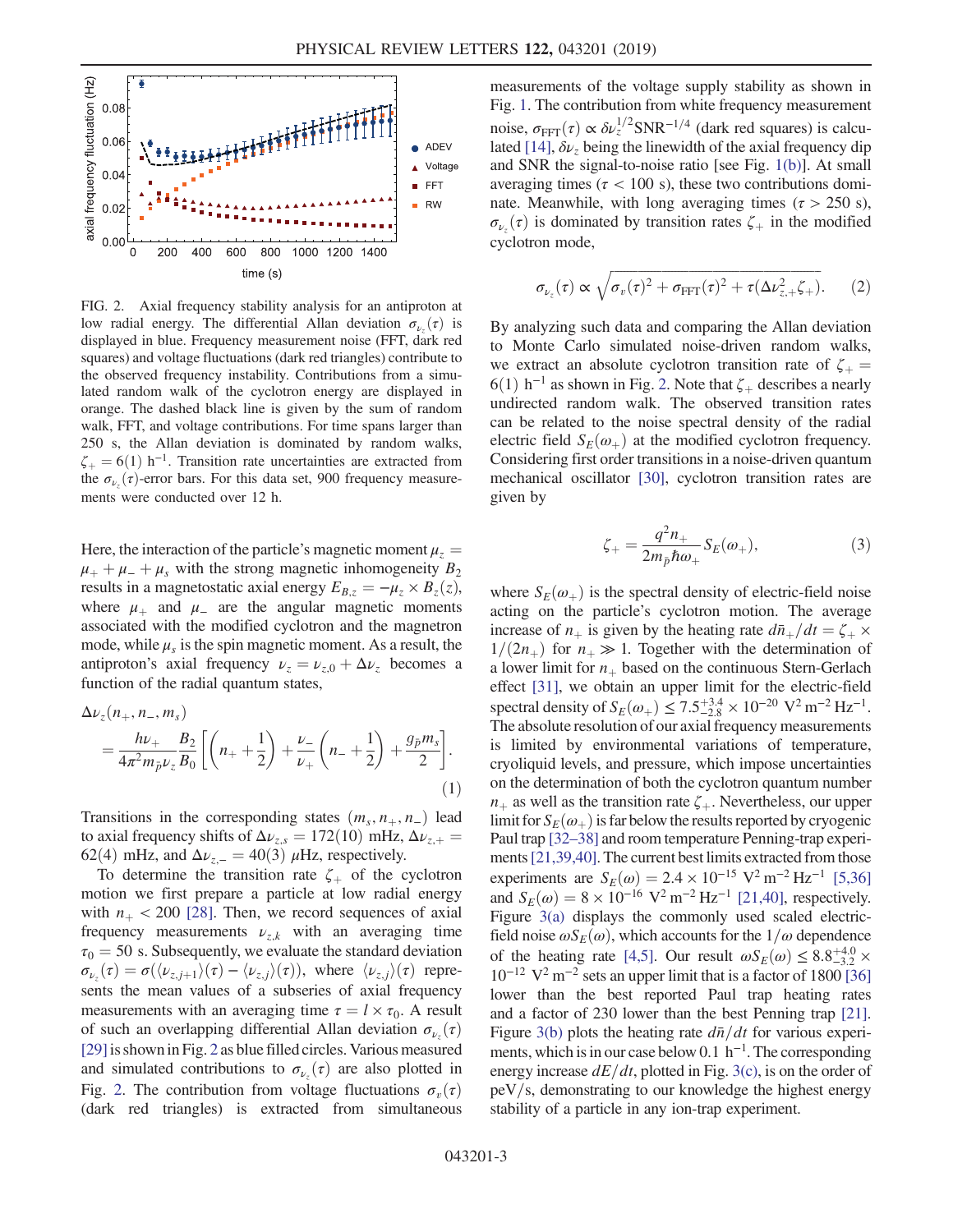<span id="page-3-0"></span>

FIG. 3. Single particle stabilities as a function of the electrodeto-ion distance d. Figure (a) displays the electric-field noise spectral density  $S_E(\omega)$  scaled by angular trap frequency  $\omega$ , Fig. (b) depicts heating rates  $d\bar{n}/dt$ , and in Fig. (c) the energy increase  $dE/dt$  is shown. The triangles represent measurements performed in cryogenic 2D-Paul traps [32–[38\];](#page-4-28) squares denote measurements in Penning traps on single ions [\[21\]](#page-4-17) and ion crystals [\[39,40\]](#page-4-30) conducted at room temperature. This work is plotted as a blue circle.

To further investigate the residual drive mechanism, we measure transition rates  $\zeta_+(\rho_-)$  as a function of the particle's magnetron radius  $\rho_$ , thereby changing the trapping field at the particle position. We excite the magnetron mode and record series of axial frequency sequences  $\Omega_k(\nu_{z}, \rho_{-})$  for in total seven different magnetron radii, thereby tracing a radial range of 6  $\mu$ m  $\leq \rho$  =  $\leq$  65  $\mu$ m. The results of these measurements are displayed in Fig. [4.](#page-3-1) In Fig. [4\(a\)](#page-3-1) we show the measured axial frequency fluctuation  $\sigma_{\nu_z}(\rho_-, \tau = 250 \text{ s})$ . For the data points displayed in Fig. [4\(b\)](#page-3-1), we analyze the transition rate  $\zeta_+ (\rho_-)$  of each data set  $\Omega_k(\nu_\tau, \rho_-)$  and determine the spectral density  $S_V(\omega_+)$  of an equivalent effective voltage noise source present on each trap electrode,

$$
S_E(\omega_+) = \Lambda^2(\rho, z) S_V(\omega_+), \tag{4}
$$

<span id="page-3-2"></span>where  $\Lambda(\rho, z)$  describes the relation between the electric field at the particle position  $\vec{x} = (\rho, z)$  and the potential  $V_n$ created by the nth electrode,

$$
\Lambda^2(\rho, z) = \sum_{n=1}^5 \left(\frac{\partial V_n}{\partial \rho}\right)^2 \propto \rho^2,\tag{5}
$$

for low cyclotron energies,  $\rho \approx \rho_{-}$ . The linear increase of  $\sigma_{\nu_z}(\tau) \propto \rho_-$  observed in Fig. [4\(a\)](#page-3-1) reflects a quadratic increase of transition rates  $\zeta_+ \propto \rho_-^2$  [Eq. [\(2\)\]](#page-2-1). This is expected from Eqs. [\(3\)](#page-2-2)–[\(5\)](#page-3-2), assuming electrode voltage noise  $S_V$  as the

<span id="page-3-1"></span>

FIG. 4. Results of frequency stability measurements for particles at different magnetron radii  $\rho$ \_. (a) Measured Allan deviation  $\sigma_{\nu_z}(\tau)$  of the axial frequency for an averaging time of  $\tau = 250$  s. The black line denotes calculated values for  $\sigma_{\nu_z}(\tau)$ assuming transition rates are linked to trap voltage fluctuations. (b) Calculated electrode voltage fluctuations  $S_V$ . The linear increase of  $\sigma_{\nu_z}(\tau)$  is in good agreement with cyclotron transition rates driven by trapping voltage fluctuations. The extracted voltage fluctuation  $S_V(\omega_+)$  (black lines) is constant for 6  $\mu$ m  $\leq \rho$   $\leq$  65  $\mu$ m, confirming that they can be regarded as the dominant source of electric-field fluctuations in the trap.

dominant source of electric-field fluctuations. We obtain  $S_V = 225(54) \text{ pV Hz}^{-1/2}$ . Anomalous heating reported from Paul traps [\[4,5\]](#page-4-4) scales with  $d^{-4}$ , d denoting the electrodeion distance. Since the variation of d is small  $(\Delta d/d = 1/60)$ for the considered magnetron radii, anomalous heating would result in a nearly constant electric-field noise spectral density. Since a clear increase is observed in  $\zeta_{+}$ , anomalous heating is ruled out as the dominant heating mechanism. Its effect is constrained to be below  $S_F(\omega) \leq 7.5(3.4) \times$  $10^{-20}$  V<sup>2</sup> m<sup>-2</sup> Hz<sup>-1</sup>.

The contributions to  $S_V$  arising from the experimental setup depicted in Fig. [1](#page-1-0) are summarized in Table [1](#page-3-3). The effective parallel resistance of the axial detection system at the cyclotron frequency contributes about 1.5 pV Hz<sup>-1/2</sup>. The Johnson noise of the electrode low-pass filters is below 1 pV Hz<sup>-1/2</sup>; the electrode Johnson noise is on the order of  $10^{-3}$  pV Hz<sup>-1/2</sup>. None of these mechanisms can explain the observed voltage fluctuations. Field fluctuations arising from blackbody radiation are estimated to be  $\omega_+ \times S_E^{(BB)} \approx$  $6 \times 10^{-14}$  V<sup>2</sup> m<sup>-2</sup> [\[5,41\],](#page-4-18) which is 2 orders of magnitude

<span id="page-3-3"></span>TABLE I. Parasitic voltage fluctuation and heating rate contributions.

| Observed $S_V$          | $225(54)$ pV Hz <sup>-1/2</sup>                                                   |
|-------------------------|-----------------------------------------------------------------------------------|
| Axial detection system  | 1.5 pV $\rm Hz^{-1/2}$                                                            |
| Low-pass filter stages  | $< 1$ pV Hz <sup>-1/2</sup>                                                       |
| Electrode Johnson noise | $\sim$ 3 × 10 <sup>-3</sup> pV Hz <sup>-1/2</sup>                                 |
| Blackbody radiation     | $\omega_+ \times S_E(\omega_+) \sim 6 \times 10^{-14} \text{ V}^2 \text{ m}^{-2}$ |
| Background pressure     | $\zeta_{+}$ < 4 × 10 <sup>-9</sup> s <sup>-1</sup>                                |